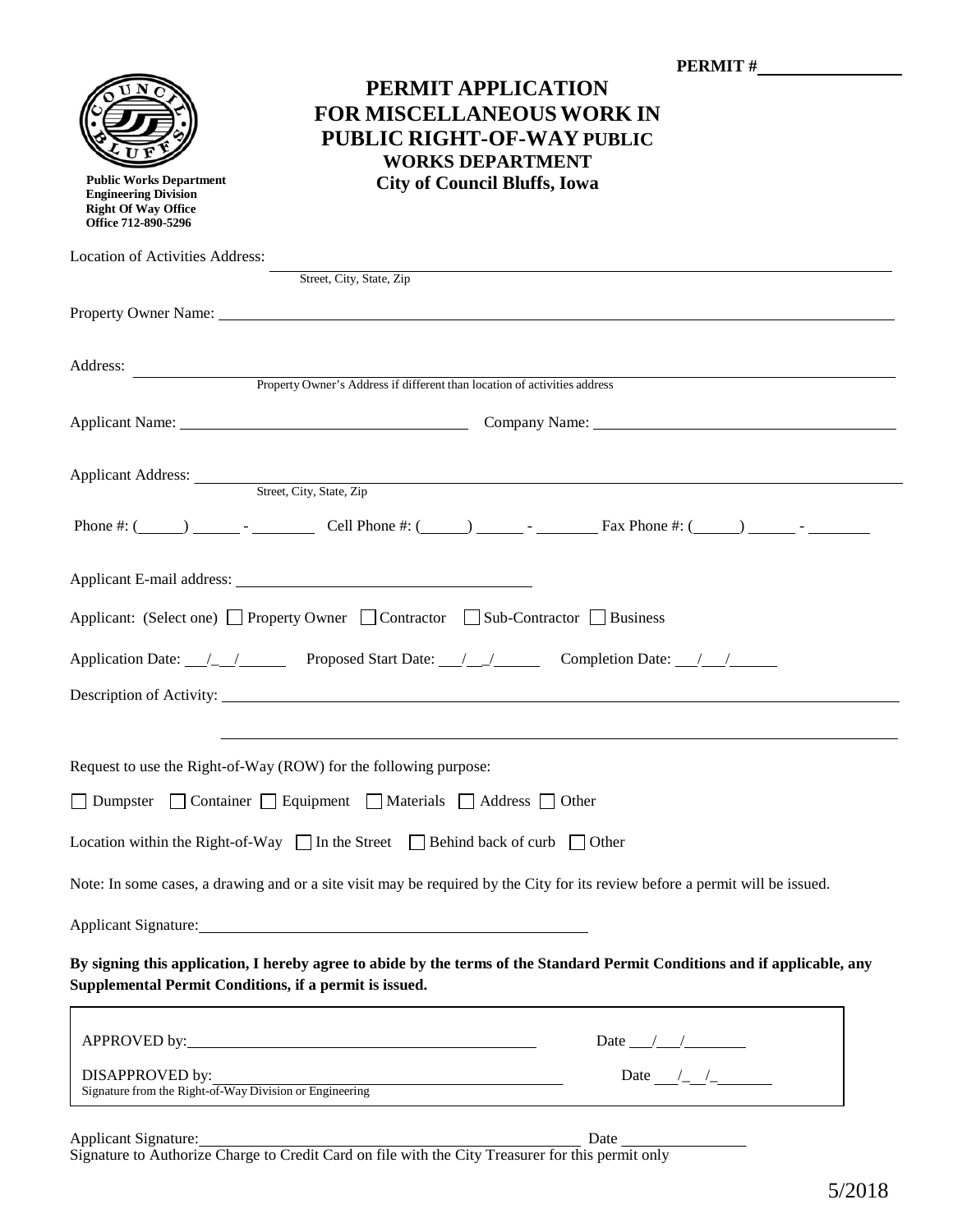Please Indicate on the drawing the location of the work to be completed.



\*Additional drawings may be provided to clarify the work to be completed.

Provide additional description or information of features to be constructed:

| <b>Typical Information:</b>                         |                     |
|-----------------------------------------------------|---------------------|
| Driveway width at property line<br>FT.              | Material to be used |
| Distance to street corner or property corner<br>FT. | Material dimensions |
| Type of connection                                  | Other               |